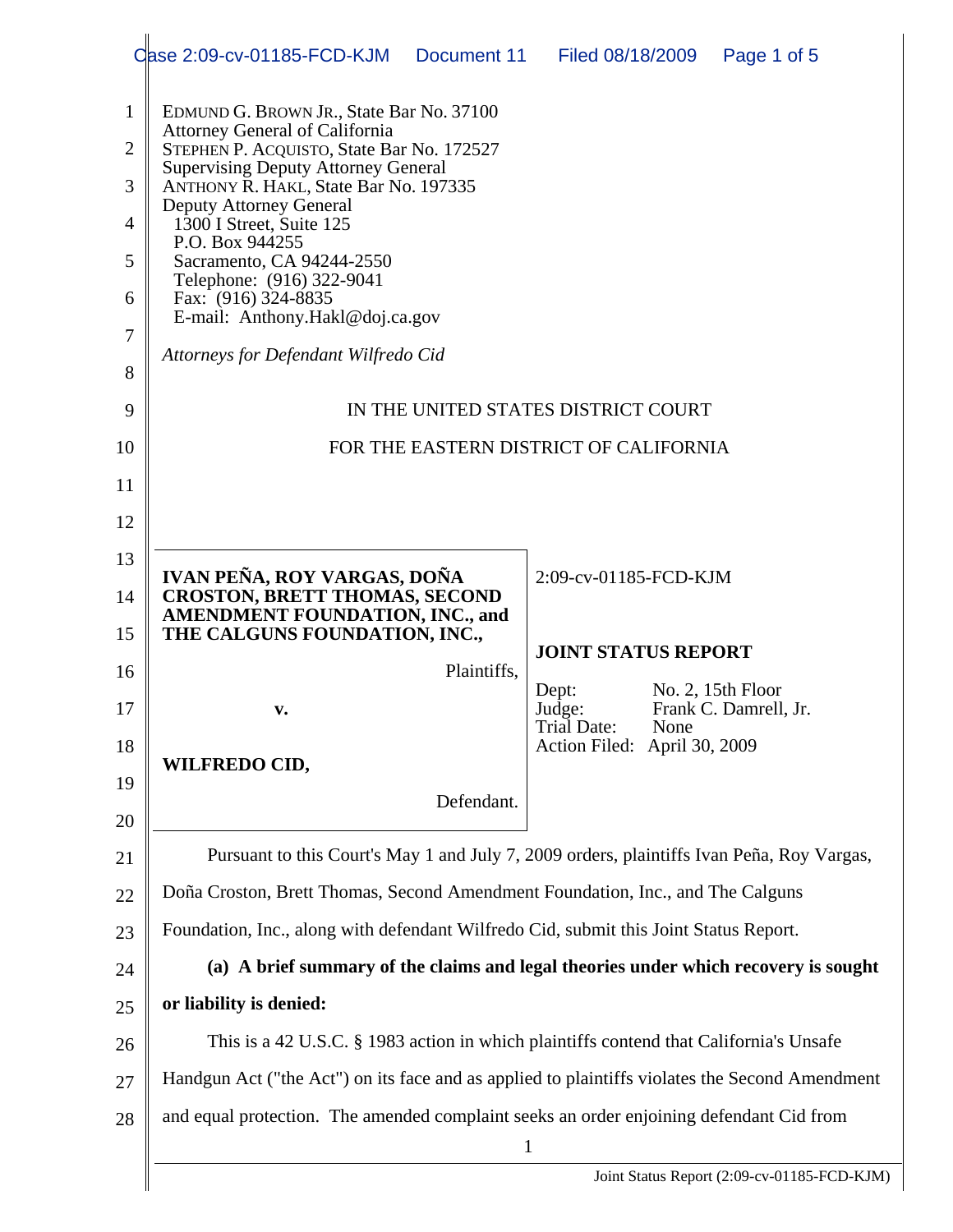| $\mathbf{1}$   | enforcing the Act and declaratory relief consistent with such an injunction. Cid, who is the Chief          |  |  |  |  |  |
|----------------|-------------------------------------------------------------------------------------------------------------|--|--|--|--|--|
| $\overline{2}$ | of the Bureau of Firearms of the California Department of Justice, asserts that plaintiffs' claims          |  |  |  |  |  |
| 3              | have no merit.                                                                                              |  |  |  |  |  |
| 4              | (b) Status of service upon all defendants and cross-defendants:                                             |  |  |  |  |  |
| 5              | Cid is the only defendant in this action and plaintiffs have completed service of process.                  |  |  |  |  |  |
| 6              | (c) Possible joinder of additional parties:                                                                 |  |  |  |  |  |
| 7              | The parties do not anticipate the joinder of additional parties.                                            |  |  |  |  |  |
| 8              | (d) Contemplated amendments to the pleadings:                                                               |  |  |  |  |  |
| 9              | The parties do not anticipate any further amendments to the pleadings on file. Having filed                 |  |  |  |  |  |
| 10             | a motion to dismiss, defendant has not yet filed an answer.                                                 |  |  |  |  |  |
| 11             | (e) The statutory basis for jurisdiction and venue:                                                         |  |  |  |  |  |
| 12             | Jurisdiction is predicated upon 28 U.S.C. § 1331 and venue on 28 U.S.C. § 1391(b).                          |  |  |  |  |  |
| 13             | (f) Anticipated discovery and the scheduling of discovery, including:                                       |  |  |  |  |  |
| 14             | (1) What changes, if any, should be made in the timing, form, or requirement                                |  |  |  |  |  |
| 15             | for disclosures under Rule $26(a)$ , including a statement as to when disclosures under Rule                |  |  |  |  |  |
| 16             | $26(a)(1)$ were made or will be made:                                                                       |  |  |  |  |  |
| 17             | The parties conferred as required under Rule 26(f) on August 17, 2009. The parties will                     |  |  |  |  |  |
| 18             | make initial disclosures on or before September 16, 2009. The parties do not contemplate any                |  |  |  |  |  |
| 19             | changes to the form or requirement for disclosures under Rule $26(a)$ .                                     |  |  |  |  |  |
| 20             | (2) The subjects on which discovery may be needed; when discovery should be                                 |  |  |  |  |  |
| 21             | completed, and whether discovery should be conducted in phases:                                             |  |  |  |  |  |
| 22             | Plaintiffs' position:                                                                                       |  |  |  |  |  |
| 23             | Plaintiffs intend to file a motion for summary judgment as soon as possible. Plaintiffs                     |  |  |  |  |  |
| 24             | contend that this case presents issues of pure law and that no factual controversy exists. Plaintiffs       |  |  |  |  |  |
| 25             | do not need any further discovery on any subject.                                                           |  |  |  |  |  |
| 26             | Defendant's position:                                                                                       |  |  |  |  |  |
| 27             | Defendant has filed a motion to dismiss this action, noticing the motion for hearing on                     |  |  |  |  |  |
| 28             | October 2, 2009. Defendant would object to any motion for summary judgment being filed or<br>$\overline{2}$ |  |  |  |  |  |
|                | Joint Status Report (2:09-cv-01185-FCD-KJM)                                                                 |  |  |  |  |  |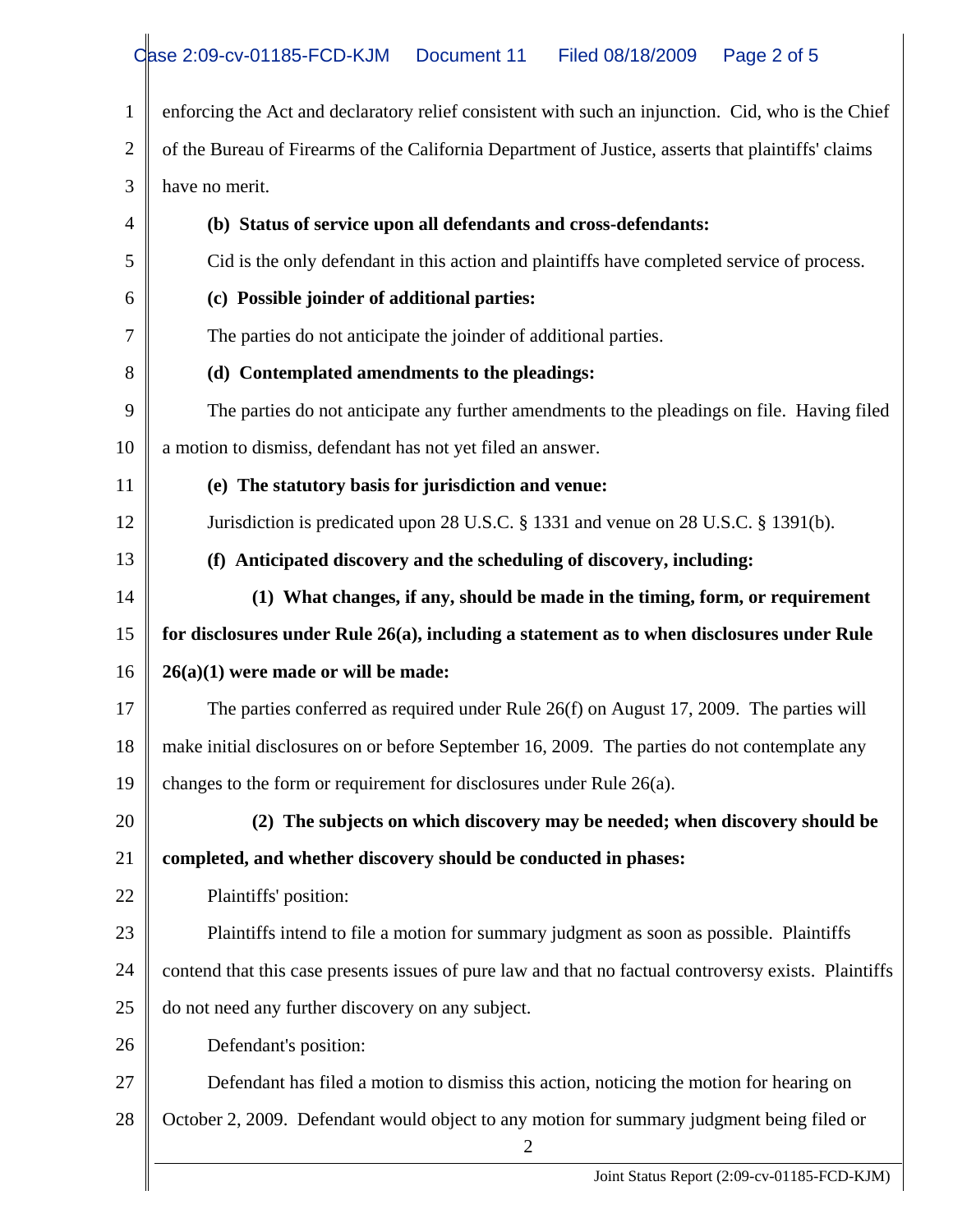## Case 2:09-cv-01185-FCD-KJM Document 11 Filed 08/18/2009 Page 3 of 5

| 1              | heard prior to the resolution of the motion to dismiss. In the event this matter is not resolved at |  |  |  |
|----------------|-----------------------------------------------------------------------------------------------------|--|--|--|
| $\overline{2}$ | the pleadings stage, defendant would intend to conduct discovery on the nature of plaintiffs'       |  |  |  |
| 3              | claims, which include facial and as applied challenges. Discovery would include written             |  |  |  |
| 4              | discovery and depositions. Defendant proposes the following discovery dates:                        |  |  |  |
| 5              | All non-expert discovery to be completed by:<br>June 23, 2010                                       |  |  |  |
| 6              | Disclosure of experts:<br>July 7, 2010                                                              |  |  |  |
| 7              | Supplemental disclosure of experts:<br>July 28, 2010                                                |  |  |  |
| 8              | All expert discovery to be completed by:<br>August 25, 2010                                         |  |  |  |
| 9              | (3) What changes, if any, should be made in the limitations on discovery                            |  |  |  |
| 10             | imposed under the Civil Rules and what other limitations, if any, should be imposed:                |  |  |  |
| 11             | The parties do not contemplate any changes to the limitations on discovery imposed by the           |  |  |  |
| 12             | Federal Rules of Civil Procedure.                                                                   |  |  |  |
| 13             | (4) The timing of the disclosure of expert witnesses and information required by                    |  |  |  |
| 14             | <b>Rule 26(a)(2):</b>                                                                               |  |  |  |
| 15             | Plaintiffs do not intend to offer expert testimony at any trial in this matter.                     |  |  |  |
| 16             | Defendant's proposed dates for the disclosure of expert witnesses and information are set           |  |  |  |
| 17             | forth above.                                                                                        |  |  |  |
| 18             | (5) Proposed dates for discovery cut-off:                                                           |  |  |  |
| 19             | Plaintiffs do not need any further discovery on any subject and have no need for a discovery        |  |  |  |
| 20             | cut-off date.                                                                                       |  |  |  |
| 21             | Defendant's proposed discovery cut-off dates are set forth above.                                   |  |  |  |
| 22             | (g) Contemplated dispositive motions and proposed date by which all non-discovery                   |  |  |  |
| 23             | motions shall be heard:                                                                             |  |  |  |
| 24             | As stated above, plaintiffs intend to file a motion for summary judgment as soon as                 |  |  |  |
| 25             | possible.                                                                                           |  |  |  |
| 26             | Defendant will conduct discovery and likely move for summary judgment at a later date in            |  |  |  |
| 27             | the event this matter is not resolved by the pending motion to dismiss. In light of the discovery   |  |  |  |
| 28             |                                                                                                     |  |  |  |
|                | 3                                                                                                   |  |  |  |
|                | Joint Status Report (2:09-cv-01185-FCD-KJM)                                                         |  |  |  |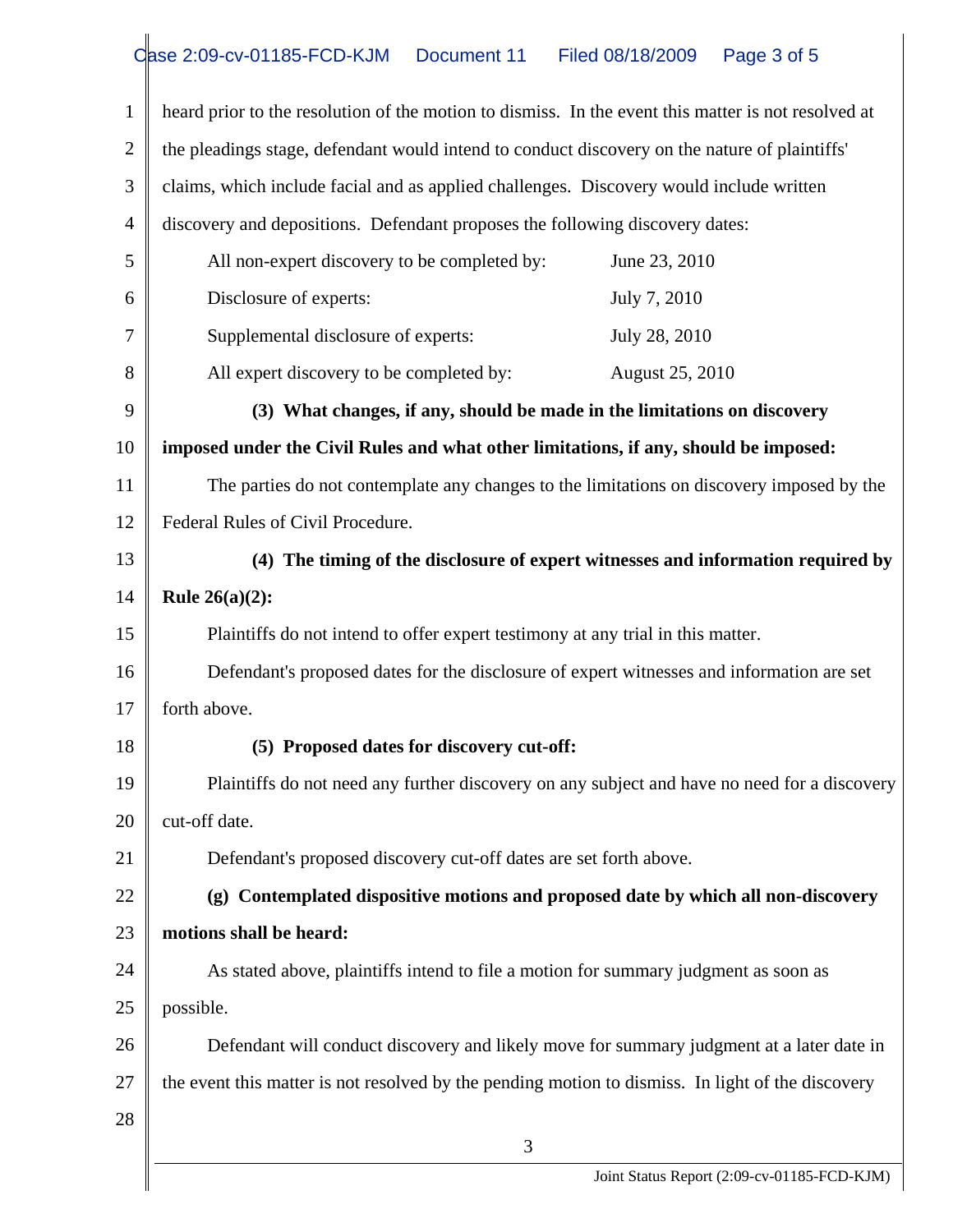| $\mathbf{1}$   | dates proposed above, defendant proposes that all dispositive motions be heard no later than a       |  |  |  |  |
|----------------|------------------------------------------------------------------------------------------------------|--|--|--|--|
| $\overline{2}$ | date in November 2010.                                                                               |  |  |  |  |
| 3              | (h) Proposed date for final pretrial conference:                                                     |  |  |  |  |
| $\overline{4}$ | Plaintiffs maintain that this case will be disposed of by a motion for summary judgment              |  |  |  |  |
| 5              | such that a final pretrial conference date is not necessary.                                         |  |  |  |  |
| 6              | Defendant proposes a final pretrial conference date in January 2011                                  |  |  |  |  |
| 7              | (i) Proposed date for trial, estimate of days of trial, and whether any party has                    |  |  |  |  |
| 8              | demanded a jury:                                                                                     |  |  |  |  |
| 9              | Plaintiffs maintain that this case will be disposed of by a motion for summary judgment              |  |  |  |  |
| 10             | such that a trial date is not necessary.                                                             |  |  |  |  |
| 11             | Defendant proposes a trial date in March 2011.                                                       |  |  |  |  |
| 12             | If there is any trial, the parties agree to a court trial. The parties estimate that any court trial |  |  |  |  |
| 13             | would last three days.                                                                               |  |  |  |  |
| 14             | (j) Appropriateness of special procedures such as reference to a special master or                   |  |  |  |  |
| 15             | agreement to try the matter before a magistrate judge pursuant to $28$ U.S.C. $\S$ 636(c):           |  |  |  |  |
| 16             | The parties do not contemplate any special procedures.                                               |  |  |  |  |
| 17             | (k) Proposed modification of standard pretrial procedures because of the simplicity                  |  |  |  |  |
| 18             | or complexity of the case:                                                                           |  |  |  |  |
| 19             | The parties do not contemplate any modification of standard pretrial procedures.                     |  |  |  |  |
| 20             | (I) Whether the case is related to any other case pending in this district, including the            |  |  |  |  |
| 21             | bankruptcy courts of this district:                                                                  |  |  |  |  |
| 22             | There are no related cases.                                                                          |  |  |  |  |
| 23             | (m) Prospects for settlement, including whether a settlement conference should be                    |  |  |  |  |
| 24             | scheduled and whether, in the case of a jury trial, the parties will stipulate to the trial judge    |  |  |  |  |
| 25             | acting as settlement judge:                                                                          |  |  |  |  |
| 26             | The parties do not anticipate settling this matter at this stage of the proceedings.                 |  |  |  |  |
| 27             | (n) Any other matters that may be conducive to the just and expeditious disposition of               |  |  |  |  |
| 28             | the case:                                                                                            |  |  |  |  |
|                | $\overline{4}$                                                                                       |  |  |  |  |
|                | Joint Status Report (2:09-cv-01185-FCD-KJM)                                                          |  |  |  |  |